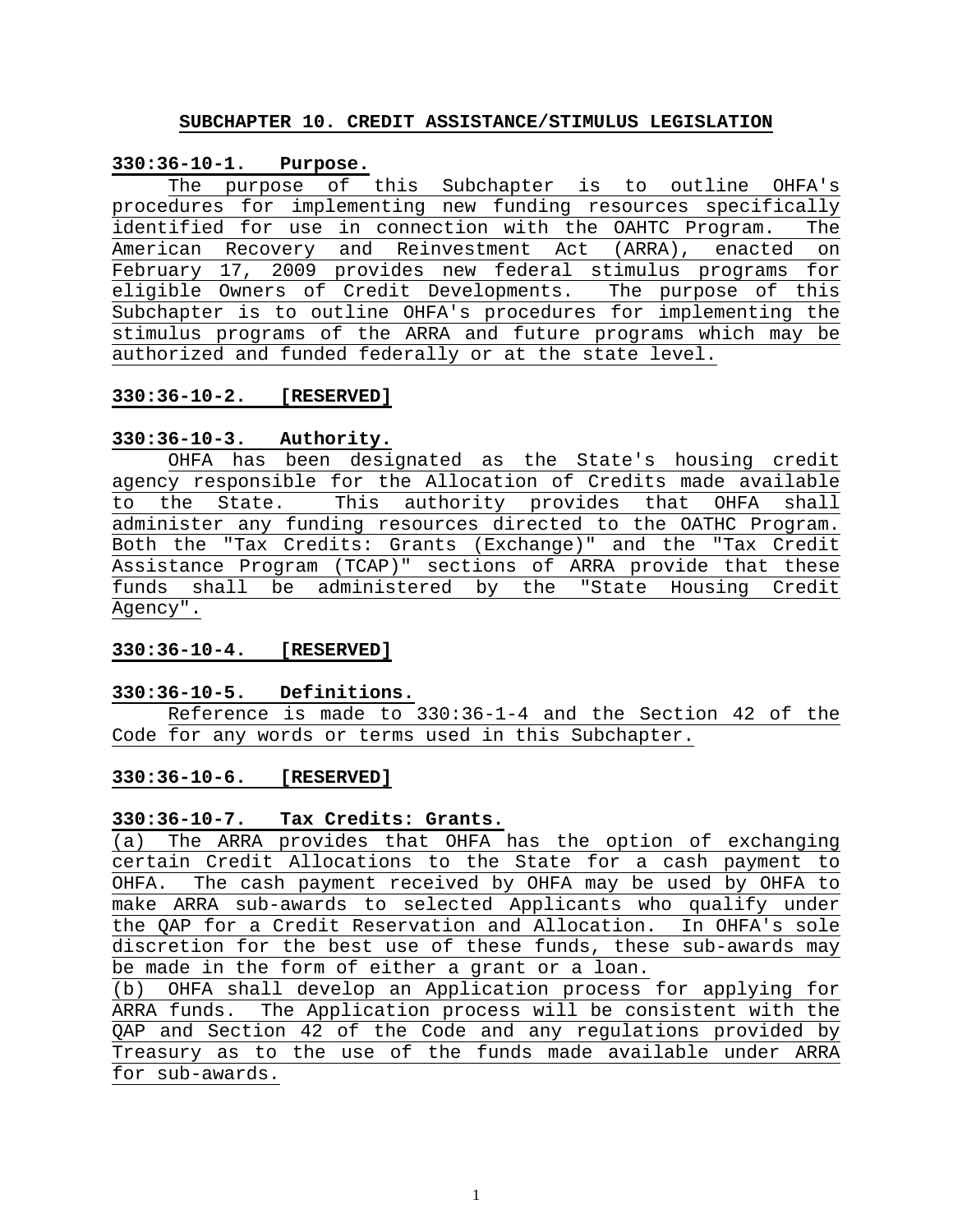(c) At the time of the Application for an ARRA sub-award, the Applicant must demonstrate a good faith effort to obtain investments commitments for Credits previously allocated to the Owner.

(d) The Owner of the Buildings(s) identified in the Carryover Allocation Agreement and/or Regulatory Agreement receiving an ARRA sub-award must maintain said Building(s) as Qualified Low-Income Building(s) during the Development Compliance Period. Failure to maintain the Building(s) as Qualified Low-Income Building(s) shall result in the recapture of the ARRA sub-award. (e) Recipients of ARRA sub-awards will be required to enter into such agreements and documentation as OHFA, in its sole discretion, deems necessary to ensure that the provisions of any requirements of the U.S. Department of the Treasury, these Chapter 36 Rules, the Code, any relevant rules, regulations, rulings or other guidance issued by the IRS and terms of the ARRA sub-award are met throughout the Development Compliance Period. Required agreements and documentation may include without limitation, loan documentation, an amended Carryover Allocation Agreement and/or Regulatory Agreement and Owner guarantees.

# **330:36-10-8. [RESERVED]**

# **330:36-10-9. Tax Credit Assistance Program (TCAP).**

(a) The ARRA provides funds through the HOME Investment Partnership Program (the "HOME Program") for awards to certain Owners of Credit Developments. These funds have been designated Tax Credit Assistance Program (TCAP) by HUD. In OHFA's sole discretion for the best use of these funds, these awards may be made in the form of either a grant or a loan.

(b) OHFA will develop an Application process for awarding TCAP funds to eligible Credit Development Owners. The Application process will be consistent with the QAP and Section 42 of the Code and any regulations provided by Treasury or HUD as to the use of funds made available under the ARRA for awards.

(c) The Application for the TCAP funds will include a competitive component. Evaluation Criteria will be developed, but will include, without limitation, a priority for Developments expected to be completed and Placed in Service by February 17, 2012.

(d) Any Owner failing to expend awarded TCAP funds within the time period specified in the TCAP Award Agreement between the Owner and OHFA shall return the funds to OHFA for redistribution. (e) Recipients of ARRA TCAP funds will be required to enter

|  |  |  | $(0, 100)$ is the same semi-seminary with $100$ independent $(0, 000)$ |  |  |  |
|--|--|--|------------------------------------------------------------------------|--|--|--|
|  |  |  | into such agreements and documentation as OHFA, in its sole            |  |  |  |
|  |  |  |                                                                        |  |  |  |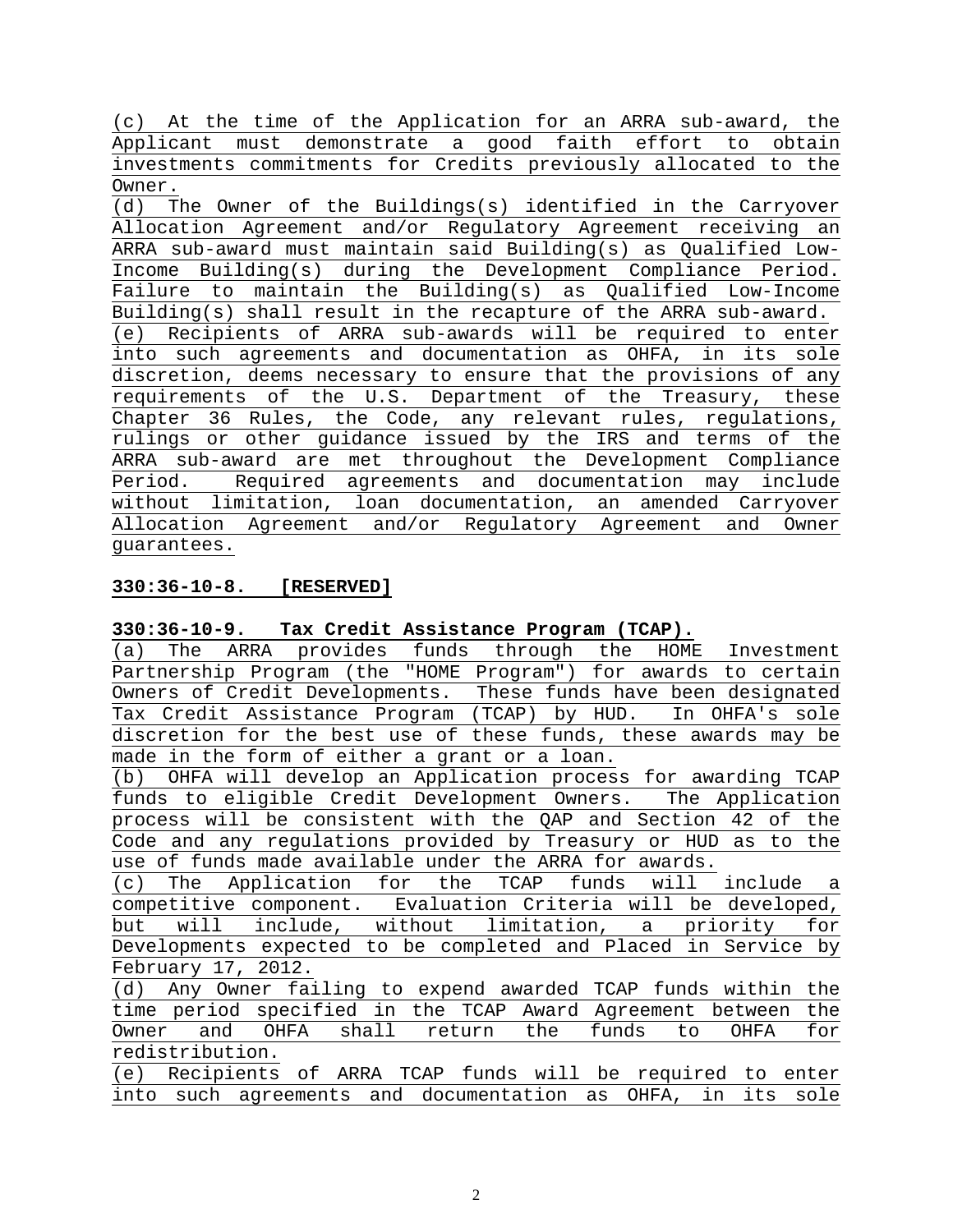discretion, deems necessary to ensure that the provisions of any requirements of the U.S. Department of the Treasury, HUD, these Chapter 36 Rules, the Code, any relevant rules, regulations, rulings or other guidance issued by the IRS and terms of the ARRA TCAP are met throughout the Development Compliance Period. Required agreements and documentation may include without limitation, loan documentation, an amended Carryover Allocation Agreement and/or Regulatory Agreement and Owner guarantees.

# **330:36-10-10. [RESERVED]**

# **330:36-10-11. Asset Management.**

(a) OHFA shall perform asset management functions to ensure compliance with section 42 of the Code and the continued long term viability of Building(s) funded by either form of assistance identified in this Subchapter. OHFA may sub-contract this function to another entity (ies). (b) Any Building(s) receiving funds pursuant to the Grant

Program of the TCAP shall be subject to all restrictions and regulations of the OAHTC Program, Section 42 of the Code and, as applicable, the HOME Program.

# **330:36-10-12. [RESERVED]**

# **330:36-10-13. Fees.**

(a) Fees will be structured to comply with Subchapter 4, Section 4-3. Allocation or Reservation amounts will be replaced with the ARRA funding amount and so calculated. All Fees as set out in these Chapter 36 Rules will be due and payable at such times as OHFA instructs Applicants.

(b) An annual Asset Management Fee shall be due on March 17 for each year of the Development Compliance Period. The Fee shall be negotiated by all parties based upon market for such services at the time of the Award of funding from the ARRA funds. If there has been Asset Management services previously agreed upon, then they will remain in effect.

# **330:36-10-14. [RESERVED]**

# **330-36-10-15. Other Enactments of Law.**

| In                                                               | the | event additional federal or |  |  | state |
|------------------------------------------------------------------|-----|-----------------------------|--|--|-------|
| assistance/stimulus programs benefiting the OAHTC Program become |     |                             |  |  |       |
| available to the State through OHFA, OHFA shall immediately      |     |                             |  |  |       |
| implement such procedures as OHFA deems necessary, in its sole   |     |                             |  |  |       |
| discretion, to access these funds for the purpose of Allocating, |     |                             |  |  |       |
| granting, awarding, etc. to Qualified Owners of Tax Credit       |     |                             |  |  |       |
| Developments. The process developed for the current economic     |     |                             |  |  |       |